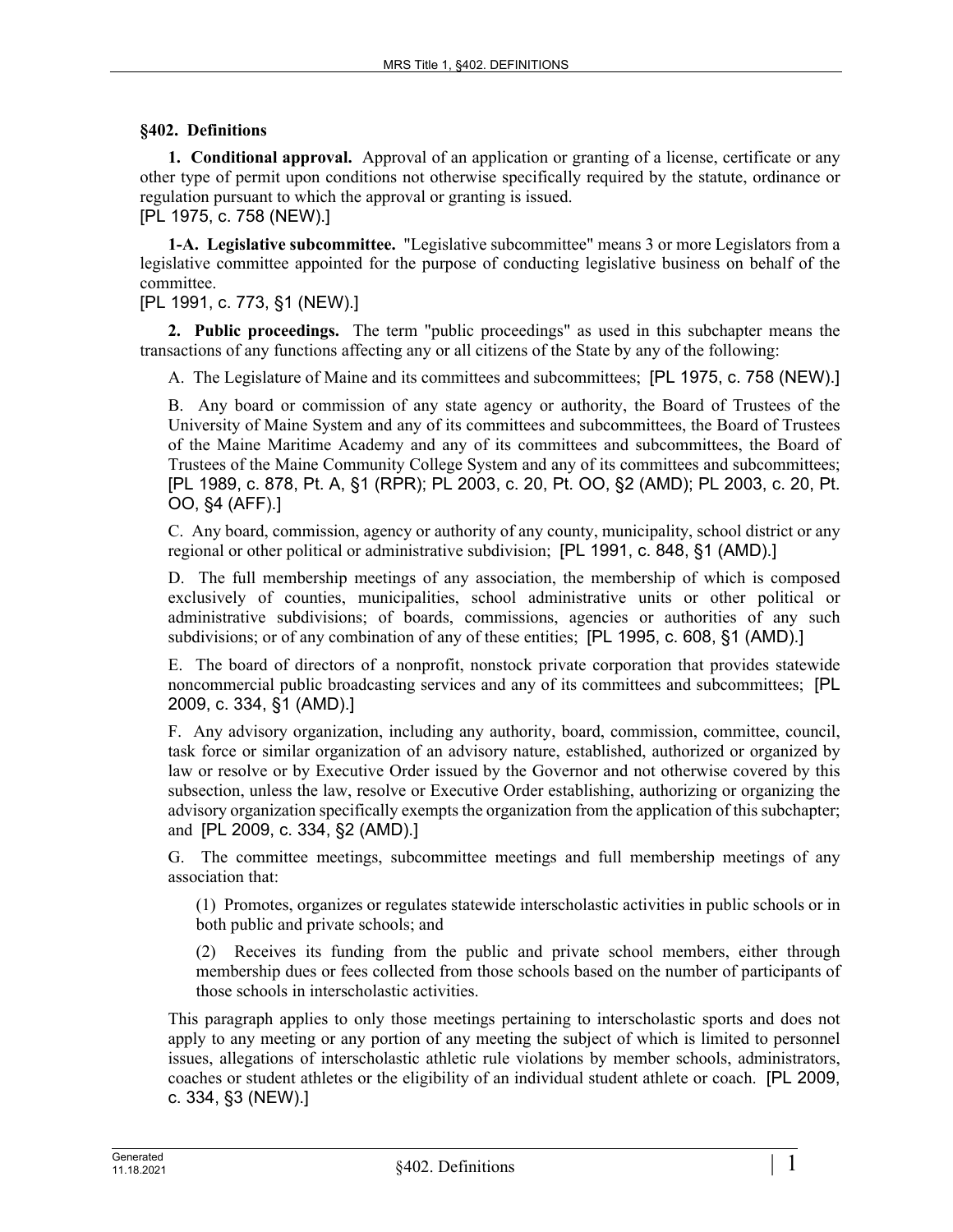# [PL 2009, c. 334, §§1-3 (AMD).]

**3. Public records.** The term "public records" means any written, printed or graphic matter or any mechanical or electronic data compilation from which information can be obtained, directly or after translation into a form susceptible of visual or aural comprehension, that is in the possession or custody of an agency or public official of this State or any of its political subdivisions, or is in the possession or custody of an association, the membership of which is composed exclusively of one or more of any of these entities, and has been received or prepared for use in connection with the transaction of public or governmental business or contains information relating to the transaction of public or governmental business, except:

A. Records that have been designated confidential by statute; [PL 1975, c. 758 (NEW).]

B. Records that would be within the scope of a privilege against discovery or use as evidence recognized by the courts of this State in civil or criminal trials if the records or inspection thereof were sought in the course of a court proceeding; [PL 1975, c. 758 (NEW).]

C. Legislative papers and reports until signed and publicly distributed in accordance with legislative rules, and records, working papers, drafts and interoffice and intraoffice memoranda used or maintained by any Legislator, legislative agency or legislative employee to prepare proposed Senate or House papers or reports for consideration by the Legislature or any of its committees during the legislative session or sessions in which the papers or reports are prepared or considered or to which the paper or report is carried over; [PL 1991, c. 773, §2 (AMD).]

C-1. Information contained in a communication between a constituent and an elected official if the information:

(1) Is of a personal nature, consisting of:

(a) An individual's medical information of any kind, including information pertaining to diagnosis or treatment of mental or emotional disorders;

(b) Credit or financial information;

(c) Information pertaining to the personal history, general character or conduct of the constituent or any member of the constituent's immediate family; or

(d) Complaints, charges of misconduct, replies to complaints or charges of misconduct or memoranda or other materials pertaining to disciplinary action; or

(2) Would be confidential if it were in the possession of another public agency or official; [PL 2019, c. 667, Pt. A, §1 (AMD).]

D. Material prepared for and used specifically and exclusively in preparation for negotiations, including the development of bargaining proposals to be made and the analysis of proposals received, by a public employer in collective bargaining with its employees and their designated representatives; [PL 1989, c. 358, §4 (AMD).]

E. Records, working papers, interoffice and intraoffice memoranda used by or prepared for faculty and administrative committees of the Maine Maritime Academy, the Maine Community College System and the University of Maine System when the subject matter is confidential or otherwise protected from disclosure by statute, other law, legal precedent or privilege recognized by the courts of this State. The provisions of this paragraph do not apply to the boards of trustees and the committees and subcommittees of those boards, which are referred to in subsection 2, paragraph B; [PL 2019, c. 667, Pt. B, §1 (AMD).]

F. Records that would be confidential if they were in the possession or custody of an agency or public official of the State or any of its political or administrative subdivisions are confidential if those records are in the possession of an association, the membership of which is composed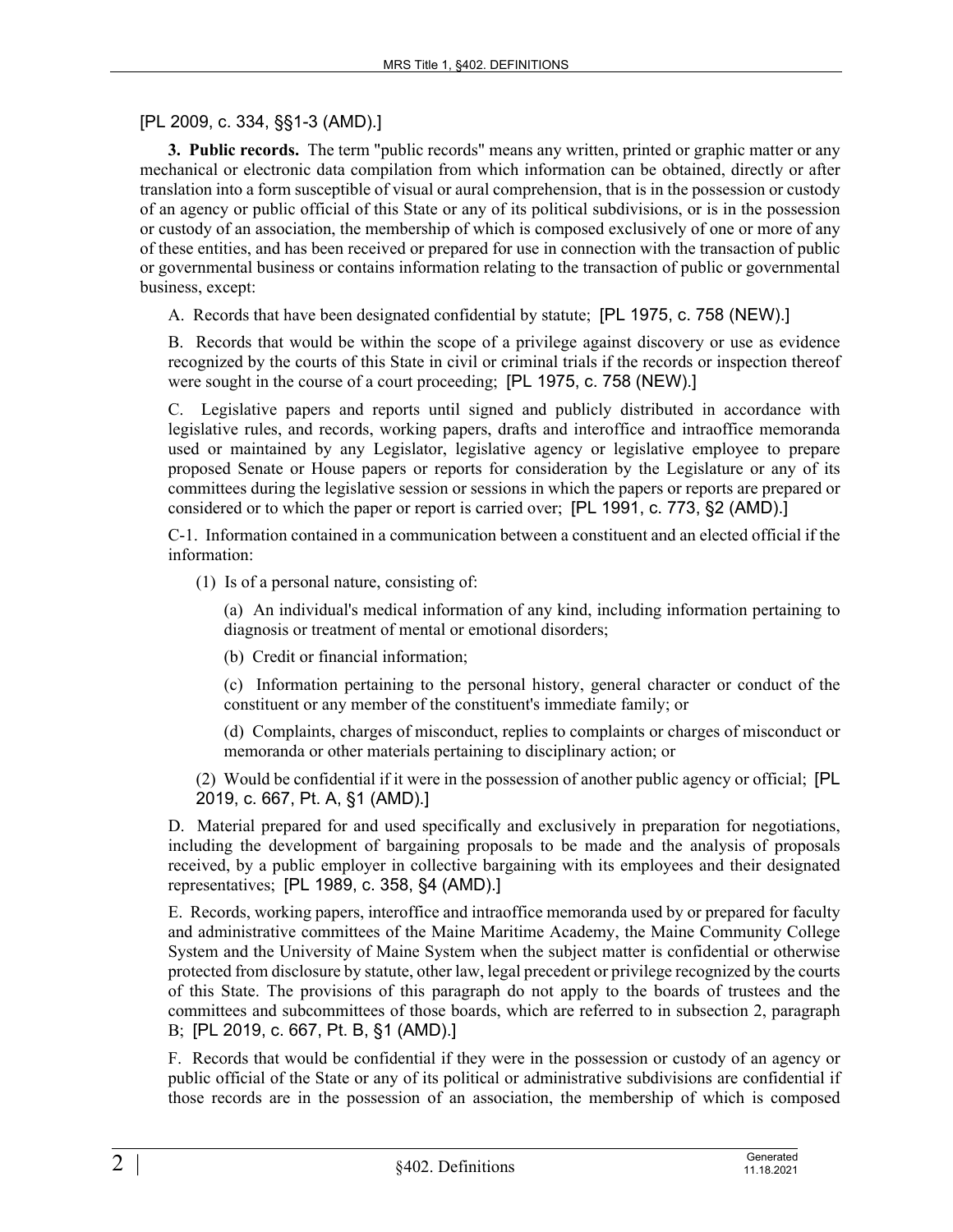exclusively of one or more political or administrative subdivisions of the State; of boards, commissions, agencies or authorities of any such subdivisions; or of any combination of any of these entities; [PL 1991, c. 448, §1 (AMD).]

G. Materials related to the development of positions on legislation or materials that are related to insurance or insurance-like protection or services which are in the possession of an association, the membership of which is composed exclusively of one or more political or administrative subdivisions of the State; of boards, commissions, agencies or authorities of any such subdivisions; or of any combination of any of these entities; [PL 1991, c. 448, §1 (AMD).]

H. Medical records and reports of municipal ambulance and rescue units and other emergency medical service units, except that such records and reports must be available upon request to law enforcement officers investigating criminal conduct; [PL 1995, c. 608, §4 (AMD).]

I. Juvenile records and reports of municipal fire departments regarding the investigation and family background of a juvenile fire setter; [PL 1999, c. 96, §1 (AMD).]

J. Working papers, including records, drafts and interoffice and intraoffice memoranda, used or maintained by any advisory organization covered by subsection 2, paragraph F, or any member or staff of that organization during the existence of the advisory organization. Working papers are public records if distributed in a public meeting of the advisory organization; [PL 2019, c. 667, Pt. B, §2 (AMD).]

K. Personally identifying information concerning minors that is obtained or maintained by a municipality in providing recreational or nonmandatory educational programs or services. This paragraph does not apply to records governed by Title 20‑A, section 6001 and does not supersede Title 20‑A, section 6001‑A; [PL 2019, c. 667, Pt. A, §2 (AMD).]

L. Records describing security plans, security procedures or risk assessments prepared specifically for the purpose of preventing or preparing for acts of terrorism, but only to the extent that release of information contained in the record could reasonably be expected to jeopardize the physical safety of government personnel or the public. Information contained in records covered by this paragraph may be disclosed to the Legislature or, in the case of a political or administrative subdivision, to municipal officials or board members under conditions that protect the information from further disclosure. For purposes of this paragraph, "terrorism" means conduct that is designed to cause serious bodily injury or substantial risk of bodily injury to multiple persons, substantial damage to multiple structures whether occupied or unoccupied or substantial physical damage sufficient to disrupt the normal functioning of a critical infrastructure; [PL 2003, c. 614, §1 (AMD).]

M. Records or information describing the architecture, design, access authentication, encryption or security of information technology infrastructure, systems and software, including records or information maintained to ensure government operations and technology continuity and to facilitate disaster recovery. Records or information covered by this paragraph may be disclosed to the Legislature or, in the case of a political or administrative subdivision, to municipal officials or board members under conditions that protect the information from further disclosure; [PL 2019, c. 667, Pt. A, §3 (AMD).]

N. Social security numbers; [PL 2011, c. 320, Pt. E, §1 (AMD).]

O. Personal contact information concerning public employees, except when that information is public pursuant to other law. For the purposes of this paragraph:

(1) "Personal contact information" means personal address, telephone number, facsimile number, e-mail address, cellular telephone number, pager number and username, password and uniform resource locator for a personal social media account as defined in Title 26, section 615, subsection 4; and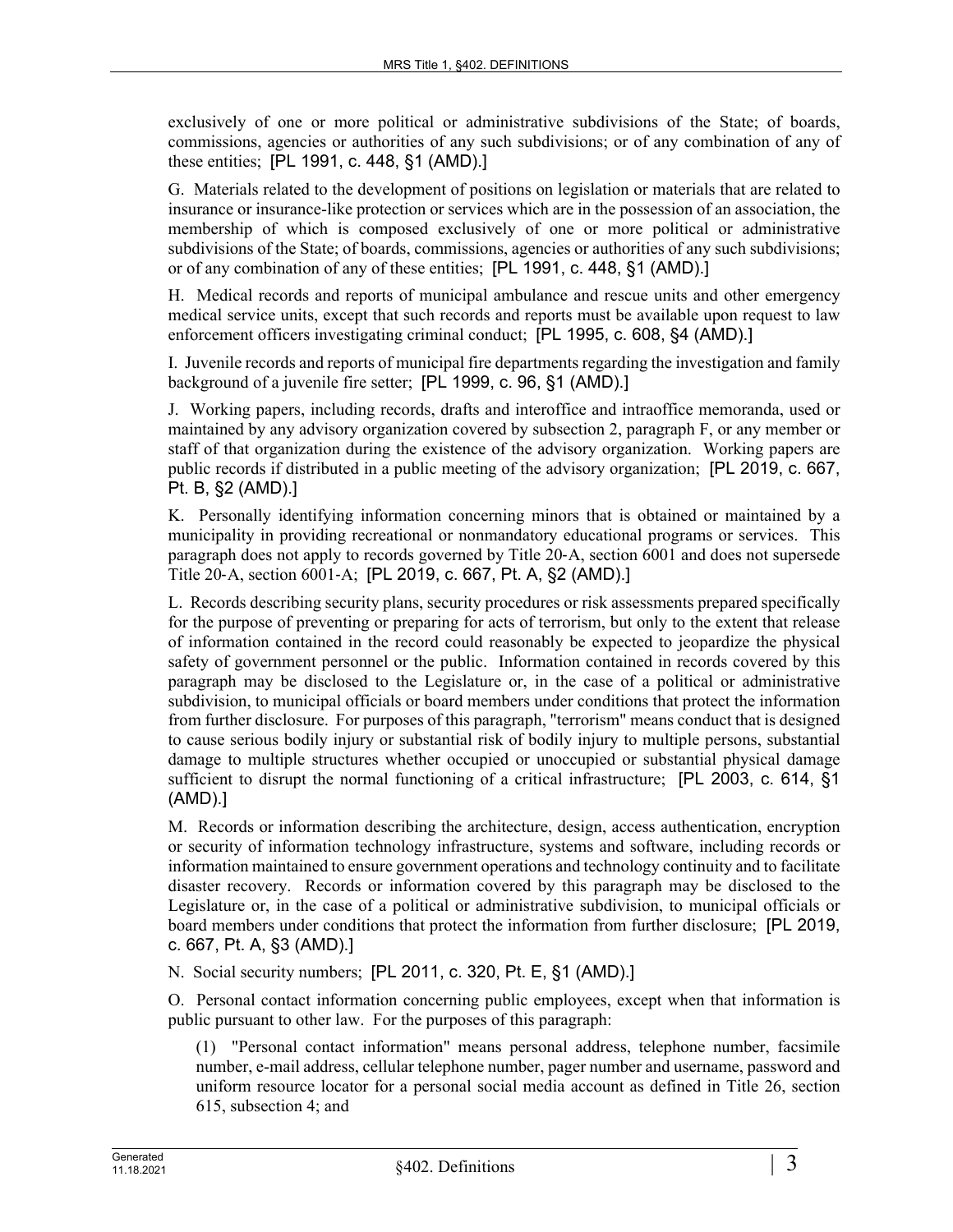(2) "Public employee" means an employee as defined in Title 14, section 8102, subsection 1, except that "public employee" does not include elected officials; [PL 2019, c. 667, Pt. B, §3 (AMD).]

P. Geographic information regarding recreational trails that are located on private land that are authorized voluntarily as such by the landowner with no public deed or guaranteed right of public access, unless the landowner authorizes the release of the information; [PL 2011, c. 149, §1 (AMD).]

*REVISOR'S NOTE:* (Paragraph P as enacted by PL 2009, c. 339, §3 is REALLOCATED TO TITLE 1, SECTION 402, SUBSECTION 3, PARAGRAPH Q)

Q. **(REALLOCATED FROM T. 1, §402, sub-§3, ¶P)** Security plans, staffing plans, security procedures, architectural drawings or risk assessments prepared for emergency events that are prepared for or by or kept in the custody of the Department of Corrections or a county jail if there is a reasonable possibility that public release or inspection of the records would endanger the life or physical safety of any individual or disclose security plans and procedures not generally known by the general public. Information contained in records covered by this paragraph may be disclosed to state and county officials if necessary to carry out the duties of the officials or the Department of Corrections under conditions that protect the information from further disclosure; [PL 2015, c. 335, §1 (AMD).]

R. [PL 2017, c. 163, §1 (RP).]

S. E-mail addresses obtained by a political subdivision of the State for the sole purpose of disseminating noninteractive notifications, updates and cancellations that are issued from the political subdivision or its elected officers to an individual or individuals that request or regularly accept these noninteractive communications; [PL 2015, c. 161, §1 (AMD).]

T. Records describing research for the development of processing techniques for fisheries, aquaculture and seafood processing or the design and operation of a depuration plant in the possession of the Department of Marine Resources; [PL 2017, c. 118, §1 (AMD).]

U. Records provided by a railroad company describing hazardous materials transported by the railroad company in this State, the routes of hazardous materials shipments and the frequency of hazardous materials operations on those routes that are in the possession of a state or local emergency management entity or law enforcement agency, fire department or other first responder, except that records related to a discharge of hazardous materials transported by a railroad company that poses a threat to public health, safety and welfare are subject to public disclosure after that discharge. For the purposes of this paragraph, "hazardous material" has the same meaning as set forth in 49 Code of Federal Regulations, Section 105.5; and [PL 2019, c. 667, Pt. B, §4 (AMD).]

V. Participant application materials and other personal information obtained or maintained by a municipality or other public entity in administering a community well-being check program, except that a participant's personal information, including health information, may be made available to first responders only as necessary to implement the program. For the purposes of this paragraph, "community well-being check program" means a voluntary program that involves daily, or regular, contact with a participant and, when contact cannot be established, sends first responders to the participant's residence to check on the participant's well-being. [PL 2017, c. 118, §3 (NEW).] [PL 2019, c. 667, Pt. A, §§1-3 (AMD); PL 2019, c. 667, Pt. B, §§1-4 (AMD).]

**3-A. Public records further defined.** "Public records" also includes the following criminal justice agency records:

A. Records relating to prisoner furloughs to the extent they pertain to a prisoner's identity, public criminal history record information, as defined in Title 16, section 703, subsection 8, address of furlough and dates of furlough; [PL 2013, c. 267, Pt. B, §1 (AMD).]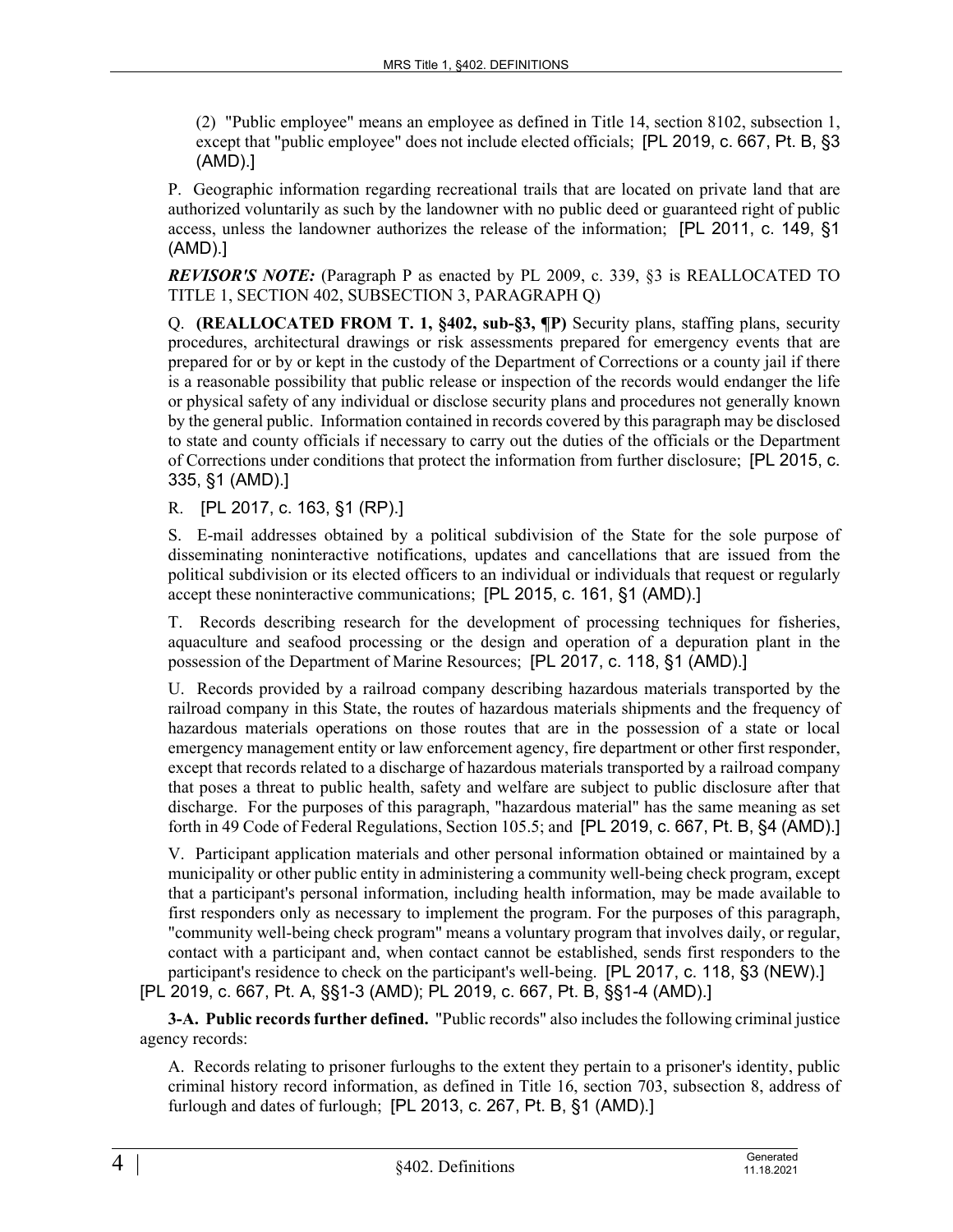B. Records relating to out-of-state adult probationer or parolee supervision to the extent they pertain to a probationer's or parolee's identity, public criminal history record information, as defined in Title 16, section 703, subsection 8, address of residence and dates of supervision; and [PL 2013, c. 267, Pt. B, §1 (AMD).]

C. Records to the extent they pertain to a prisoner's, adult probationer's or parolee's identity, public criminal history record information, as defined in Title 16, section 703, subsection 8, and current address or location, unless the Commissioner of Corrections determines that it would be detrimental to the welfare of a client to disclose the information. [PL 2013, c. 267, Pt. B, §1 (AMD).]

[PL 2013, c. 267, Pt. B, §1 (AMD).]

**4. Public records of interscholastic athletic organizations.** Any records or minutes of meetings under subsection 2, paragraph G are public records.

### [PL 2009, c. 334, §4 (NEW).]

**5. Public access officer.** "Public access officer" means the person designated pursuant to section 413, subsection 1.

[PL 2011, c. 662, §3 (NEW).]

**6. Reasonable office hours.** "Reasonable office hours" includes all regular office hours of an agency or official.

[PL 2011, c. 662, §3 (NEW).]

#### SECTION HISTORY

PL 1973, c. 433, §1 (AMD). PL 1975, c. 243 (RPR). PL 1975, c. 483, §2 (AMD). PL 1975, c. 758 (RPR). PL 1977, c. 164, §§1,2 (AMD). PL 1977, c. 696, §9 (AMD). PL 1985, c. 695, §§1,2 (AMD). PL 1985, c. 779, §§1,2 (AMD). PL 1987, c. 20, §1 (AMD). PL 1987, c. 402, §A1 (AMD). PL 1987, c. 477, §1 (AMD). PL 1989, c. 358, §§1-4 (AMD). PL 1989, c. 443, §§1,2 (AMD). PL 1989, c. 878, §§A1,2 (AMD). PL 1991, c. 448, §§1,2 (AMD). PL 1991, c. 773, §§1,2 (AMD). PL 1991, c. 848, §1 (AMD). PL 1995, c. 608, §§1-5 (AMD). PL 1997, c. 714, §1 (AMD). PL 1999, c. 96, §§1-3 (AMD). PL 2001, c. 477, §1 (AMD). PL 2001, c. 675, §§1-3 (AMD). PL 2003, c. 20, §OO2 (AMD). PL 2003, c. 20, §OO4 (AFF). PL 2003, c. 392, §§1-3 (AMD). PL 2003, c. 614, §§1-3 (AMD). PL 2005, c. 381, §§1-3 (AMD). PL 2007, c. 597, §1 (AMD). RR 2009, c. 1, §§1-3 (COR). PL 2009, c. 176, §§1-3 (AMD). PL 2009, c. 334, §§1-4 (AMD). PL 2009, c. 339, §§1-3 (AMD). PL 2011, c. 149, §§1-3 (AMD). PL 2011, c. 264, §1 (AMD). PL 2011, c. 320, Pt. E, §1 (AMD). PL 2011, c. 662, §§2, 3 (AMD). PL 2013, c. 267, Pt. B, §1 (AMD). PL 2013, c. 339, §§1-3 (AMD). PL 2013, c. 518, §§1-3 (AMD). PL 2015, c. 161, §§1- 3 (AMD). PL 2015, c. 335, §1 (AMD). PL 2017, c. 118, §§1-3 (AMD). PL 2017, c. 163, §1 (AMD). PL 2019, c. 667, Pt. A, §§1-3 (AMD). PL 2019, c. 667, Pt. B, §§1-4 (AMD).

The State of Maine claims a copyright in its codified statutes. If you intend to republish this material, we require that you include the following disclaimer in your publication:

*All copyrights and other rights to statutory text are reserved by the State of Maine. The text included in this publication reflects changes made through the First Special Session of the 130th Maine Legislature and is current through October 31, 2021. The text*  is subject to change without notice. It is a version that has not been officially certified by the Secretary of State. Refer to the Maine *Revised Statutes Annotated and supplements for certified text.*

The Office of the Revisor of Statutes also requests that you send us one copy of any statutory publication you may produce. Our goal is not to restrict publishing activity, but to keep track of who is publishing what, to identify any needless duplication and to preserve the State's copyright rights.

PLEASE NOTE: The Revisor's Office cannot perform research for or provide legal advice or interpretation of Maine law to the public. If you need legal assistance, please contact a qualified attorney.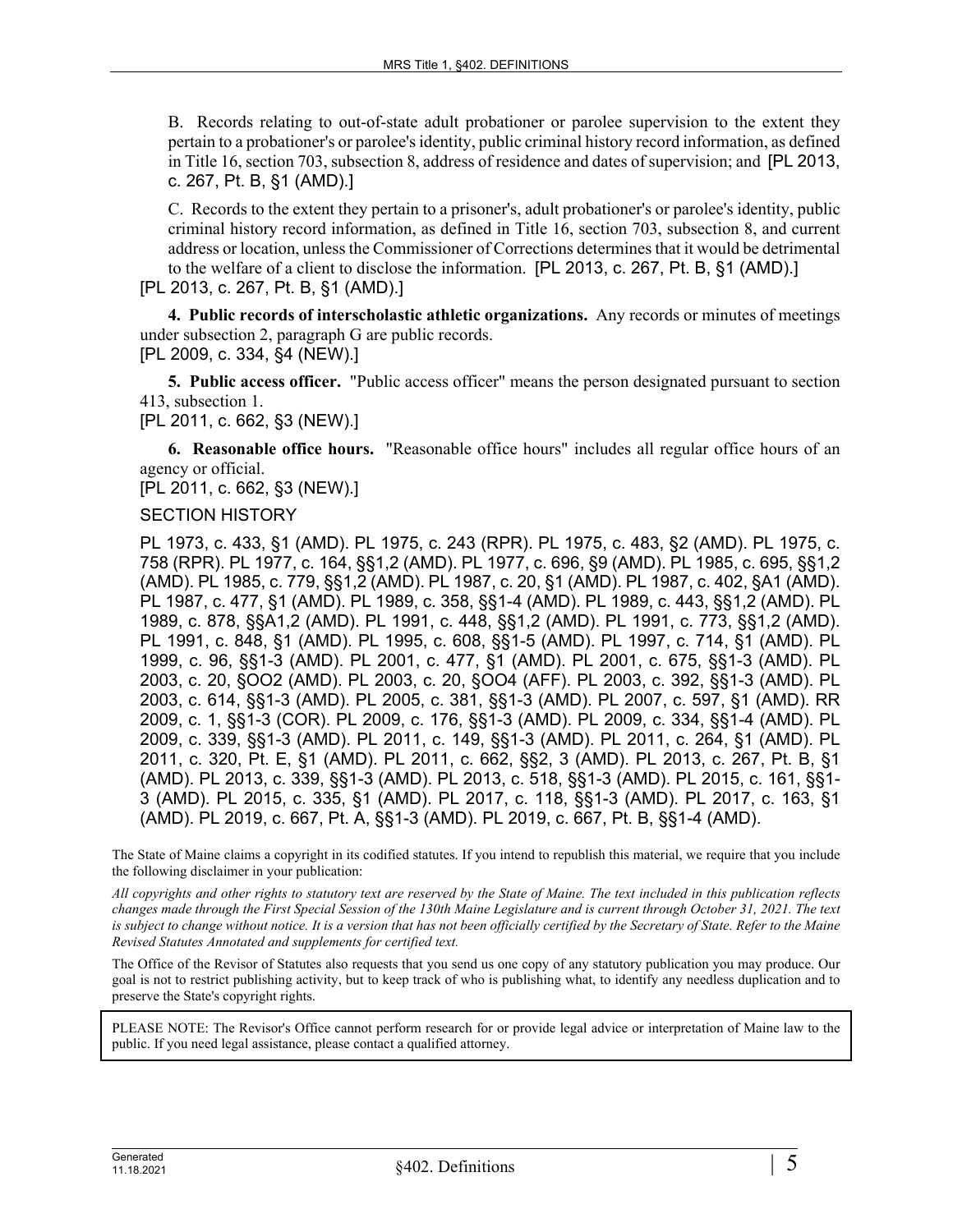#### **§405. Executive sessions**

Those bodies or agencies falling within this subchapter may hold executive sessions subject to the following conditions. [PL 1975, c. 758 (NEW).]

**1. Not to defeat purposes of subchapter.** An executive session may not be used to defeat the purposes of this subchapter as stated in section 401. [PL 2009, c. 240, §2 (AMD).]

**2. Final approval of certain items prohibited.** An ordinance, order, rule, resolution, regulation, contract, appointment or other official action may not be finally approved at an executive session. [PL 2009, c. 240, §2 (AMD).]

**3. Procedure for calling of executive session.** An executive session may be called only by a public, recorded vote of 3/5 of the members, present and voting, of such bodies or agencies. [PL 2009, c. 240, §2 (AMD).]

**4. Motion contents.** A motion to go into executive session must indicate the precise nature of the business of the executive session and include a citation of one or more sources of statutory or other authority that permits an executive session for that business. Failure to state all authorities justifying the executive session does not constitute a violation of this subchapter if one or more of the authorities are accurately cited in the motion. An inaccurate citation of authority for an executive session does not violate this subchapter if valid authority that permits the executive session exists and the failure to cite the valid authority was inadvertent.

[PL 2003, c. 709, §1 (AMD).]

**5. Matters not contained in motion prohibited.** Matters other than those identified in the motion to go into executive session may not be considered in that particular executive session. [PL 2009, c. 240, §2 (AMD).]

**6. Permitted deliberation.** Deliberations on only the following matters may be conducted during an executive session:

A. Discussion or consideration of the employment, appointment, assignment, duties, promotion, demotion, compensation, evaluation, disciplining, resignation or dismissal of an individual or group of public officials, appointees or employees of the body or agency or the investigation or hearing of charges or complaints against a person or persons subject to the following conditions:

(1) An executive session may be held only if public discussion could be reasonably expected to cause damage to the individual's reputation or the individual's right to privacy would be violated;

(2) Any person charged or investigated must be permitted to be present at an executive session if that person so desires;

(3) Any person charged or investigated may request in writing that the investigation or hearing of charges or complaints against that person be conducted in open session. A request, if made to the agency, must be honored; and

(4) Any person bringing charges, complaints or allegations of misconduct against the individual under discussion must be permitted to be present.

This paragraph does not apply to discussion of a budget or budget proposal; [PL 2009, c. 240, §2 (AMD).]

B. Discussion or consideration by a school board of suspension or expulsion of a public school student or a student at a private school, the cost of whose education is paid from public funds, as long as: